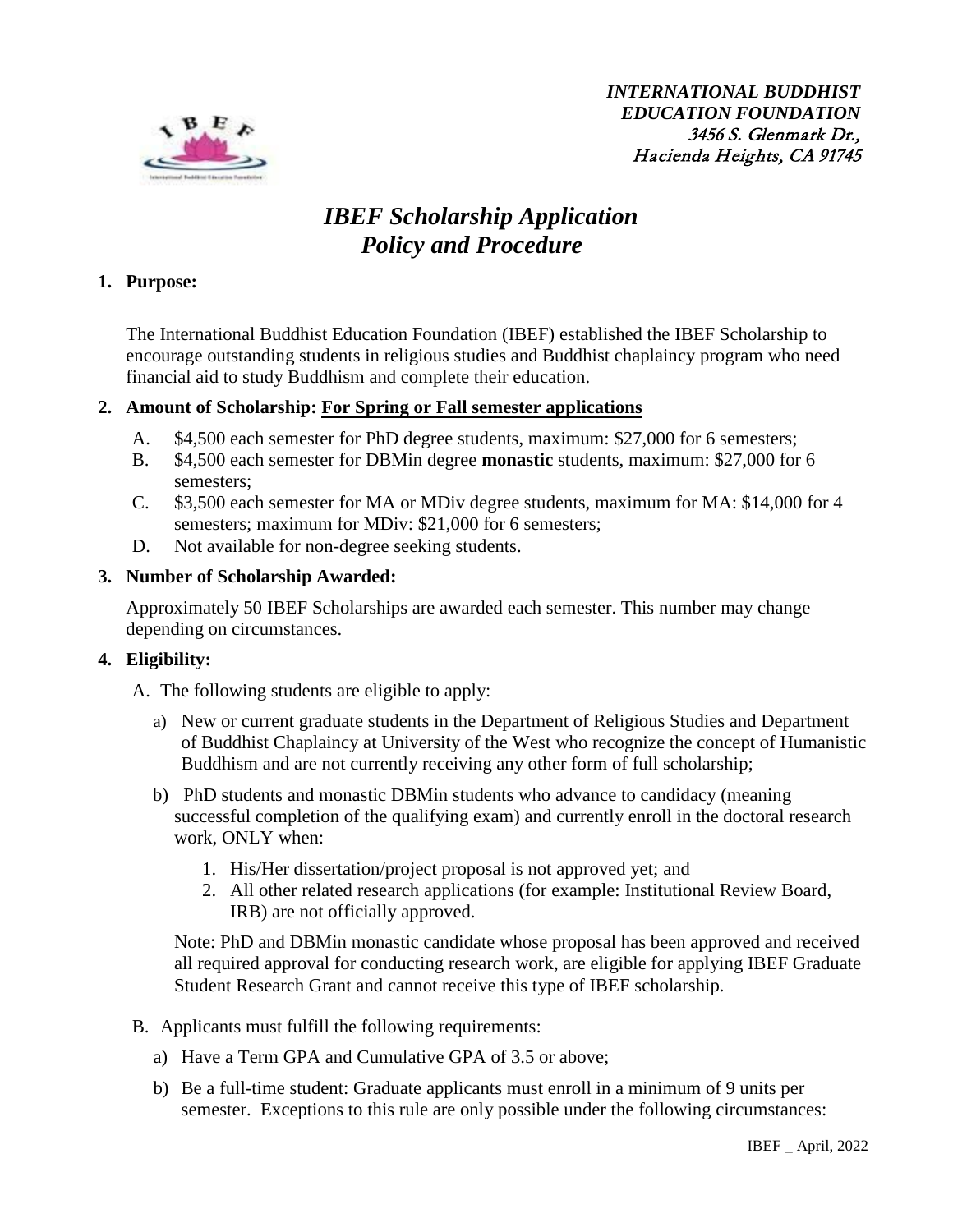# • MA and MDiv students

MA and MDiv students who are in the final semester of their degree studies and do not need to be enrolled full-time to fulfill graduation requirements. (**Important**: The student still need register for a minimum of 3 credit hours of course work to be eligible). **This petition must be in writing and can only be made once for that final semester.**  Subsequent petitions will not be considered.

# • PhD Students and Monastic DBMin Students

PhD students and monastic DBMin students who are not enrolled full-time may petition in writing to be considered for IBEF under the following circumstances:

- i. The student is in the final semester of their required course work and does not need to be enrolled full-time to complete the course requirements. (**Important**: The student still needs register for a minimum of 3 credit hours of course work to be eligible). **This petition must be in writing and can only be made once for that final semester.** Subsequent petitions will not be considered, or
- ii. The student has completed all course requirements and is taking their qualify examination. (**Important**: The student must register for a minimum of 3 credit hours per semester for preparing qualifying exam to be eligible).

# **5. Non-Eligibility:**

The following students are **not** eligible for the scholarship:

- **A.** A student once enrolled in the MA program who has already received the IBEF Scholarship four times, or the IBEF Fellowship four times, or a combination of Scholarship and Fellowship four times;
- **B.** A student once enrolled in the MDiv program who has already received the IBEF Scholarship six times, or the IBEF Fellowship six times, or a combination of Scholarship and Fellowship six times;
- **C.** A student once enrolled in a doctoral program who has already received the IBEF Scholarship six times, or the IBEF Fellowship six times, or a combination of Scholarship and Fellowship six times;
- **D.** A student who is only registered in a course/courses that extend/s beyond the most recent semester's grade deadline. In this case, the student will not have a term GPA for the most recent semester, making the student ineligible for the IBEF Scholarship;
- **E.** A student with an (I) "Incomplete" and/or (RD) "Report Delayed" on the official transcript may not receive the IBEF Scholarship. Exceptions to this rule may only be granted in extenuating circumstances (e.g. "I" was given due to illness). Students requesting an exception must explain their extenuating circumstance in writing, with supporting evidence, to IBEF. Exceptions will be granted Exceptions will be granted on a case-by-case basis**.**

# **6. Required Service Hours:**

Recipients of the Scholarship are required to serve 50 hours of work per semester at University of the West or Hsi Lai Temple. Details will be announced at the beginning of each funding semester.

# **7. Application Deadline:**

A. November 15 and May 1 of every year.

B. **New students** can submit the application for scholarship when applying for admissions.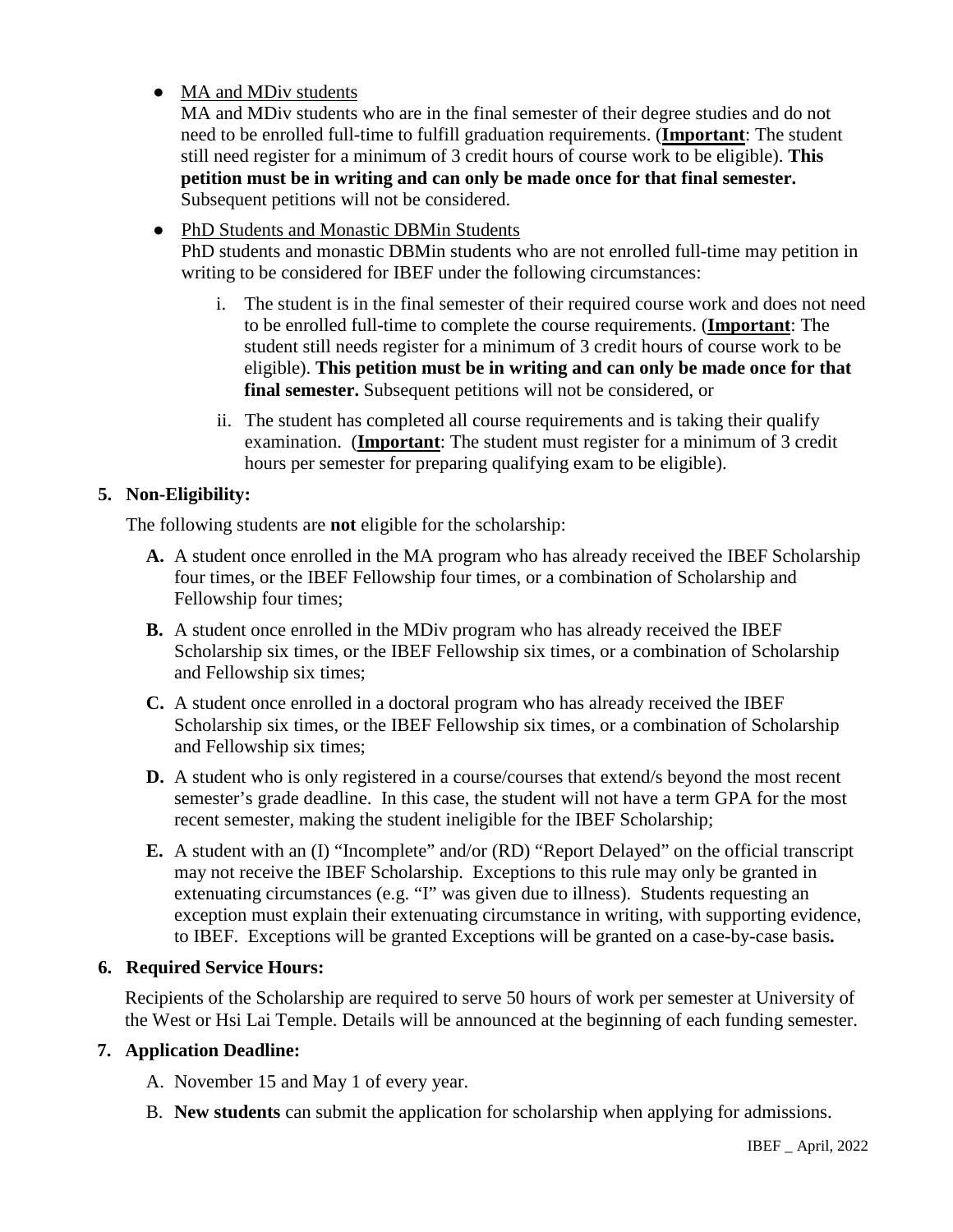#### **Please note:**

**Since the IBEF is administratively separate from UWest, it is not possible to transfer documents in UWest files to students' IBEF scholarship packages. Consequently, it is imperative that applicants submit all the required documents in their application.**

C. **Current students** can submit the new application or renewal form, with required documents specified below, for scholarship to the **IBEF Liaison Officer,** Grace Hsiao at [graceh@uwest.edu](mailto:graceh@uwest.edu) before the deadline.

#### **8. Required Documents:**

# A. **New students, first-time IBEF applicants and newly admitted students to the MA, MDiv, DBMin and PhD program:**

- a) Completed IBEF Scholarship application form;
- b) Official transcript (in English) of the highest level of education attained;
- c) Two letters of recommendation;
- d) IBEF essay to indicate
	- i. Statement of Purpose (Why did you decide to study Religion?)
	- ii. The reason why you are applying for the Scholarship.
	- iii. After you graduate, what do you hope to contribute to Buddhism?
- e) Completed IBEF monastic verification letter (for monastic student only).

#### B. **Continued IBEF award recipients:**

- a) Completed IBEF Scholarship renewal application form;
- b) A recommendation form completed by Academic Advisor or Department Chairs.
- c) Completed IBEF monastic verification letter annually submitted (for monastic student only)
- d) Completed 50 Service Hours in UWest or Hsi Lai Temple each semester.

#### Please note:

UWest GPA is one of the important requirements. However, you do not need to fill out the transcript request form. The IBEF Liaison Officer will request the UWest transcripts for you. The official transcripts will be sent directly to the IBEF Committee by the Registrar's Office, once grades are available.

# **Please submit above documents to [graceh@uwest.edu](mailto:graceh@uwest.edu) before deadline.**

#### Please note:

- Incomplete application package will not be considered.
- Students are responsible for ensuring that all documents are submitted.

#### **9. Evaluation Process:**

The IBEF Scholarship Committee will review, evaluate, and select the recipients based on the submitted documents and their Term GPA and Cumulative GPA.